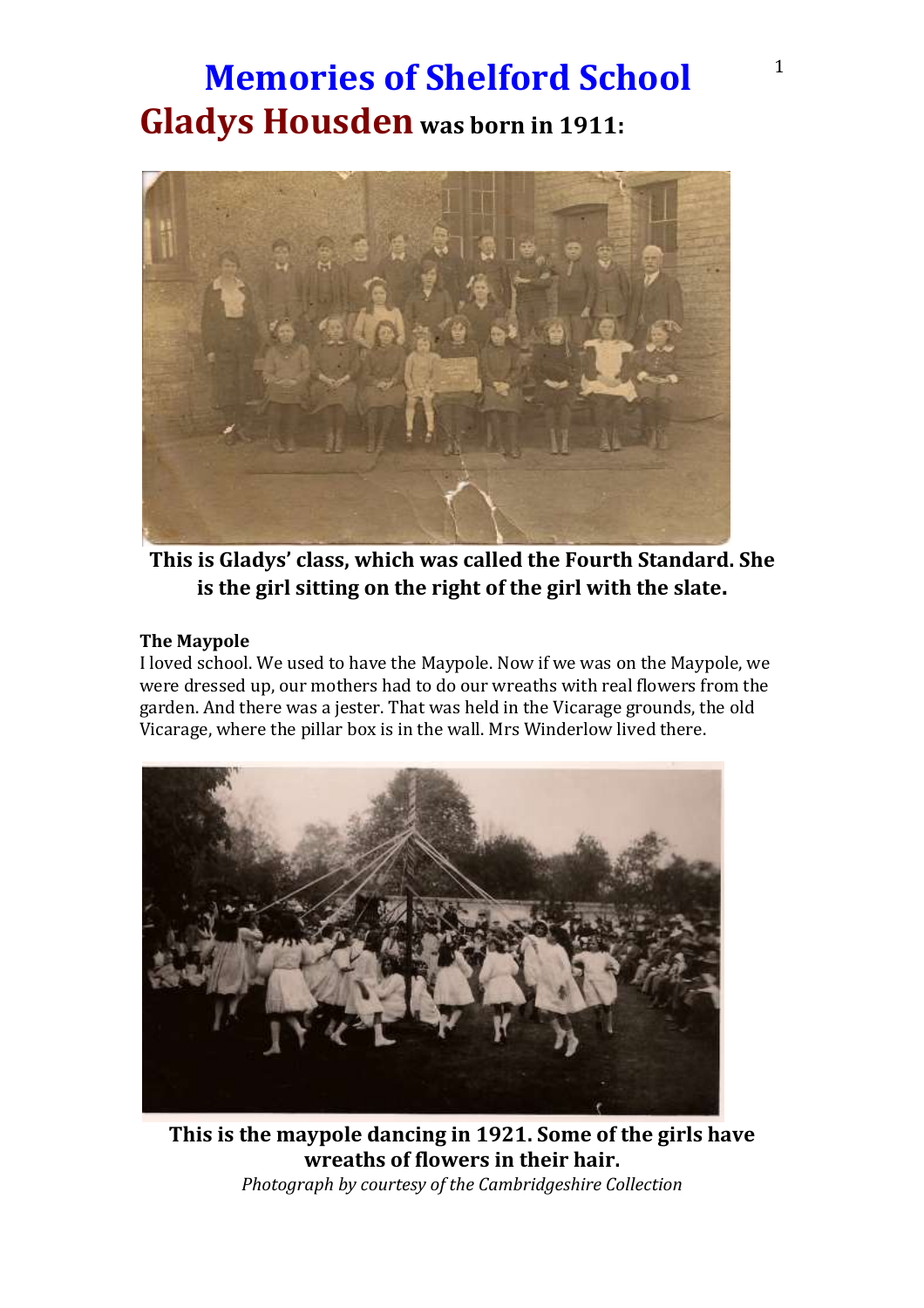## **Memories of Shelford School**<sup>2</sup>

### **Alice was born in 1912:**

My mother took me to school the first day. Miss Marfleet was the teacher, and there was a great big rocking horse, which we were not allowed to ride.



A tortoise stove

The classrooms were not at all warm, and were heated by tortoise stoves.



Can you see the picture of a tortoise on the top of the stove?

*Tortoise stove photographs by kind permission of CIBSE Heritage Group, [Heritage Group Website for the Chartered Institution of Building Services](http://www.hevac-heritage.org/items_of_interest/heating/churches_&_chapels/rodney_stoke_church/rodney_stoke_church.htm)  [Engineers](http://www.hevac-heritage.org/items_of_interest/heating/churches_&_chapels/rodney_stoke_church/rodney_stoke_church.htm)*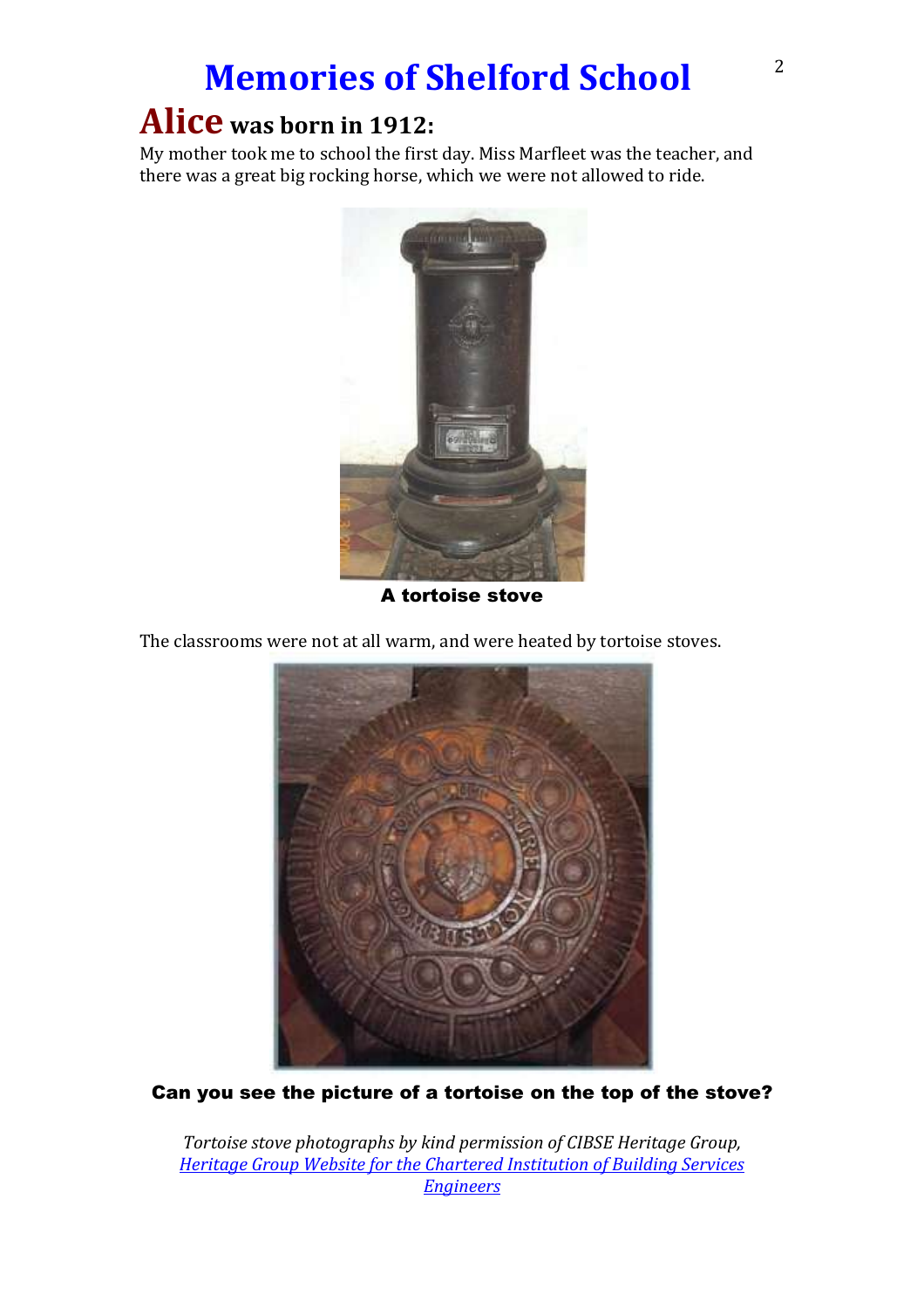### **Memories of Shelford School**  $3^3$

If we needed a drink, we had to ask for a key to unlock the porch where there was a sink and a tap. The playground was small, just a concrete affair and, at the bottom of it, the toilets.

The boys and girls were segregated at playtime. The Little Shelford people stayed for lunch sometimes, of baked potatoes in the ashes of the fire. The caretaker kept the fires going. He and his wife lived in the school and his wife gave first aid if we fell over. The dentist came once a year, and the nurse inspected for nits, which were not uncommon.

#### **Punishment for being naughty**

Most children were well behaved, because the schoolmaster, Charles Smith, was very strict. But he never caned anyone. He was very fair, but very strict. If we were playing outside and it was time to go in, he just came and stood on the doorstep and every one got into their lines without knowing why. A very nice man. We did get some punishment. The teacher in standard 2 would come and rap you over the knuckles. We never told our parents, because they just said you must have been doing something to deserve it! I do remember one teacher caning boys across the legs.



### This is the headmaster, Mr Smith, and the boys in the woodwork class. You can see that he has a big moustache, and has a handkerchief peeping out of his pocket, which was thought to be very smart.

You were never allowed to be late. The bell went a few minutes before, and you had to be there, punctually, no excuses.

The school catered for children over 11 years. In fact, children from Hauxton and Stapleford joined at 11 years. Boys used to walk all the way from the Gogs to School in Shelford. There were over two hundred pupils at the time. The 11 plus existed, but I only remember one boy passing to go to the County School in all my time at Shelford, and he came from Hauxton. It wasn't free - you had to pay.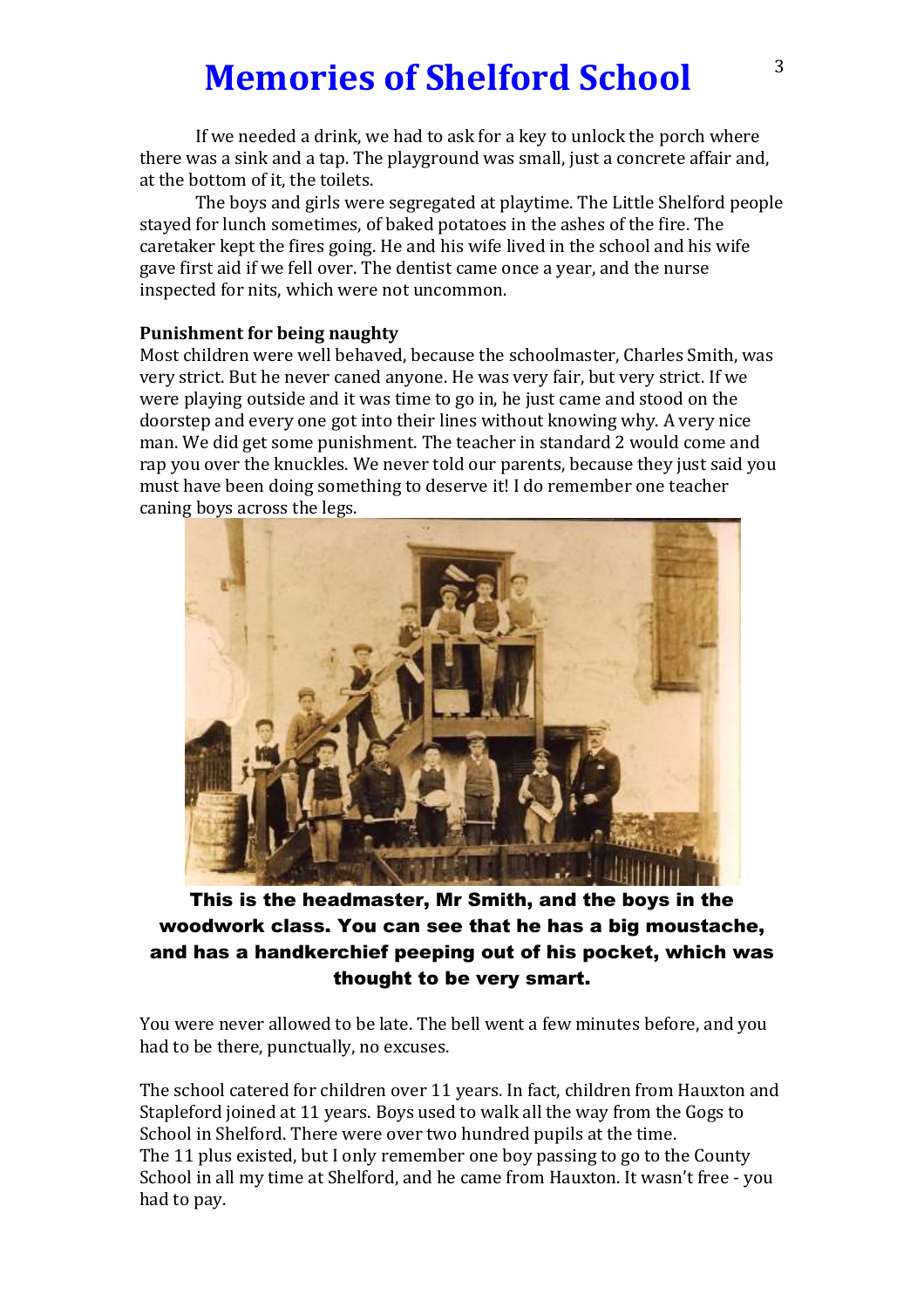### **Memories of Shelford School** <sup>4</sup>

The school was quite crowded, but the buildings were different than now. There was no upstairs and no hall. Only three different classrooms, and that was it, apart from the infants. There were probably eight teachers, plus the headmaster.

#### **Things we learnt**

We started with prayers and a hymn, and then we did arithmetic. On Friday morning, every week, the Reverend Jeeves gave us a scripture lesson. We also had supervised exercise outside, weekly, by a teacher, and we had games and played netball and hockey. Art was held on Thursday afternoons, and we had nature study and we drew flowers and took them to bits and drew the parts. If it was good enough, it was displayed on the wall.



Boys and girls gardening in 1948

The Old Thatch was used for cookery and laundry, and the boys did the gardening.



This is Old Thatch, the house next door to the school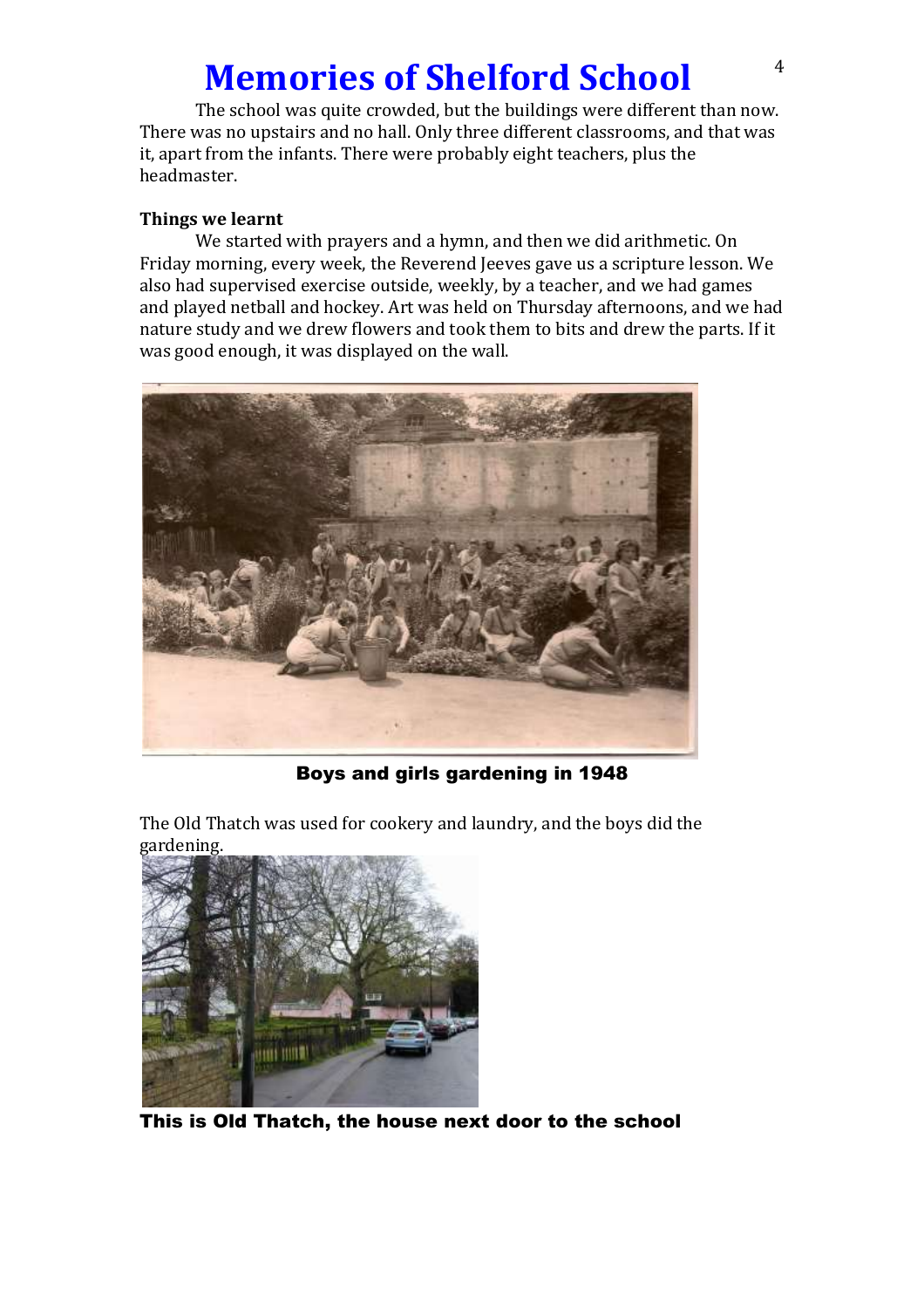## **Memories of Shelford School**<sup>5</sup>



The girls doing cookery in 1930 *Photograph by courtesy of the Cambridgeshire Collection*

There was another wooden building in the garden where woodwork classes were held. We were taught how to knit, and always knitted black stockings. We made nightdresses and a boy's shirt with no collar, all hand sewn, and we were taught smocking. Sewing machines were acquired just as I left.

#### **What we wore**

We always wore boots with laces up the front, and thick winter coats.

We wore combinations: a sort of all-over undergarment made of some woolly stuff with long sleeves and an opening at the back. We wore socks, because our legs got chapped with the cold.

Nobody went anywhere without a hat. The boys wore caps and short trousers until they were 14.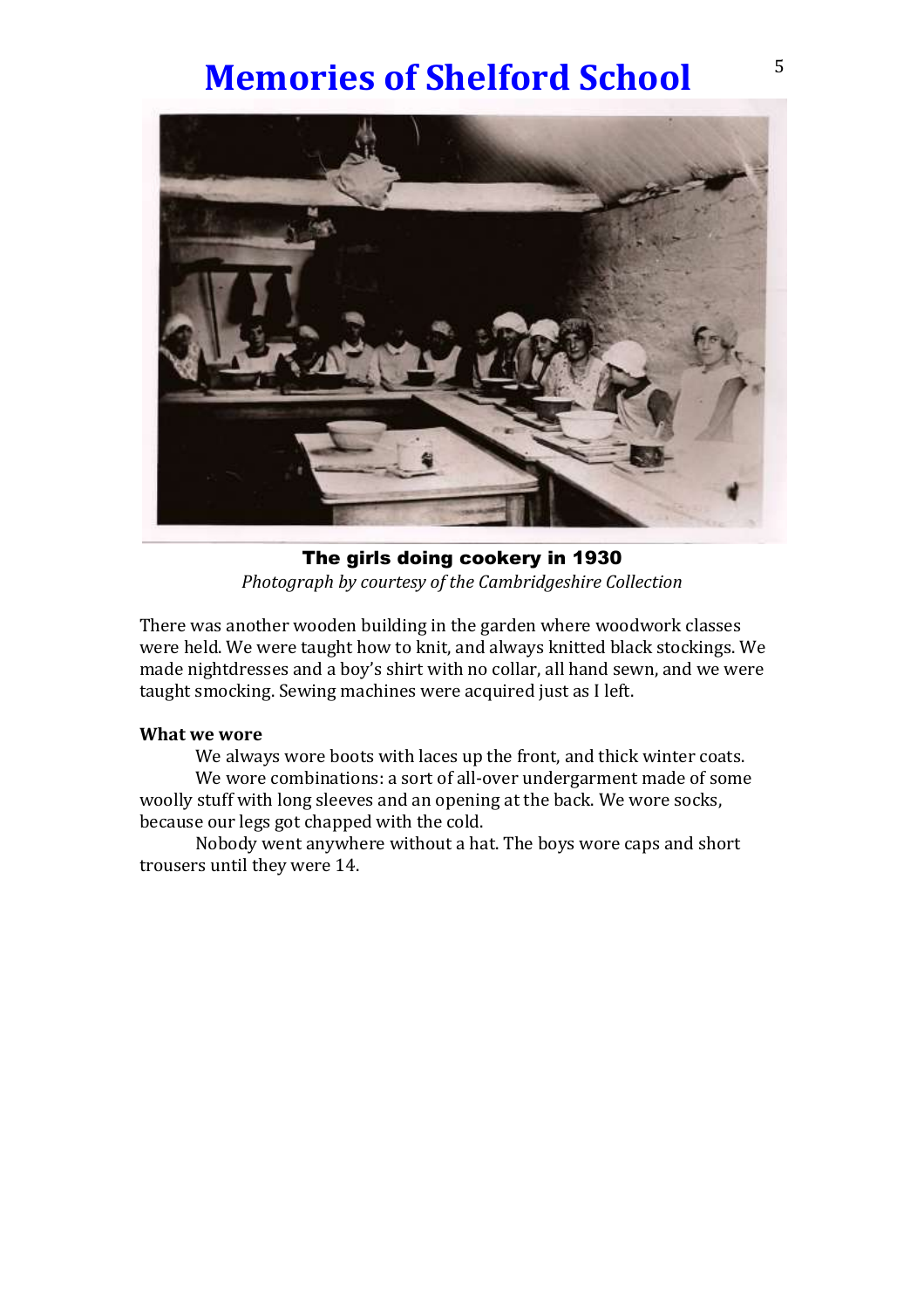### **Memories of Shelford School** 6



You can see in this picture from 1921 that all the girls have long hair, which is tied back, with big bows of ribbon (but not plaited). Several of them are wearing white pinafores. The boys and teachers have white collars and ties. The teacher is holding his hat because it would not be polite to wear it in the photograph.

*Photograph by courtesy of the Cambridgeshire Collection*

The girls had short dresses, and you could have your dresses a bit longer and your hair up when you were 14. All the girls had long hair, which had to be plaited. When it was washed, there was only an outside tap to supply water, and I suppose we washed it with ordinary soap. The hair was brushed night and morning, and plaited at bedtime. On special occasions the hair was twisted round a long piece of rag and tied together to make it curl like ringlets.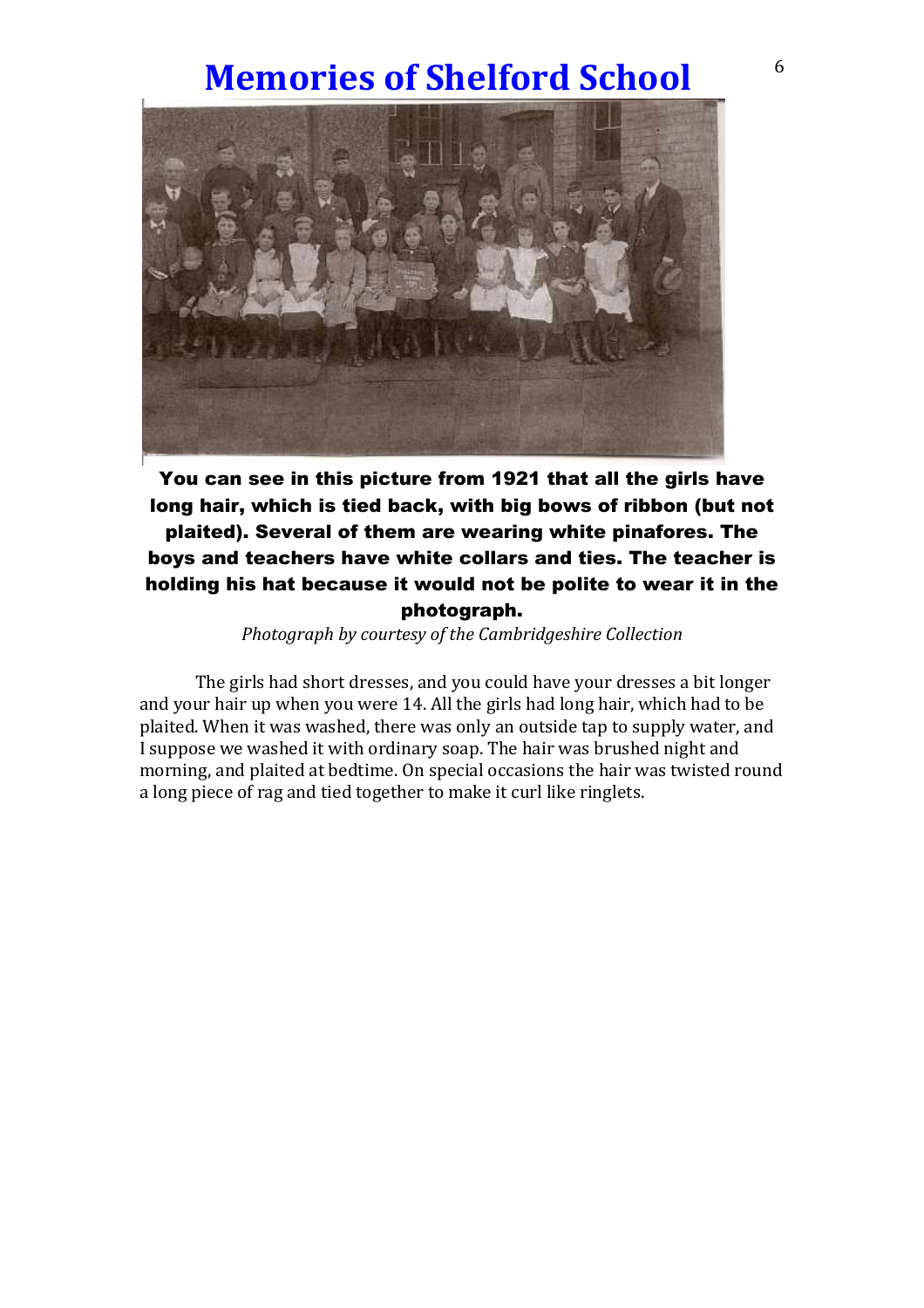## **Memories of Shelford School**<sup>7</sup> **Betty Kennedy was born in the 1920s:**

#### **School swimming**



When we were at school, we would go swimming once a week on the Great Shelford Rec. We had changing huts down there. So we used to change into our swimsuits.

The swimsuits that we wore had to be knitted by ourselves, in the knitting class. I couldn't knit, so I got my knuckles whacked every time because I didn't hold the needles correctly. So I've never knitted since!

The swimsuits were made with wool. They had a sort of bodice part, and the base, with a crossover at the back. As soon as you went in the river, the straps stretched and the neck part dropped down to your navel somewhere! It was very heavy. They were terrible things!



#### **Fetching the milk on the way home**

*Rectory Farm, painting by courtesy of Bob Whitaker*

The farm next to the school was Rodwell's *(now Rectory Farm)*. We had to take a big jug, a metal can sort of thing, on the way to school, and leave it down at the